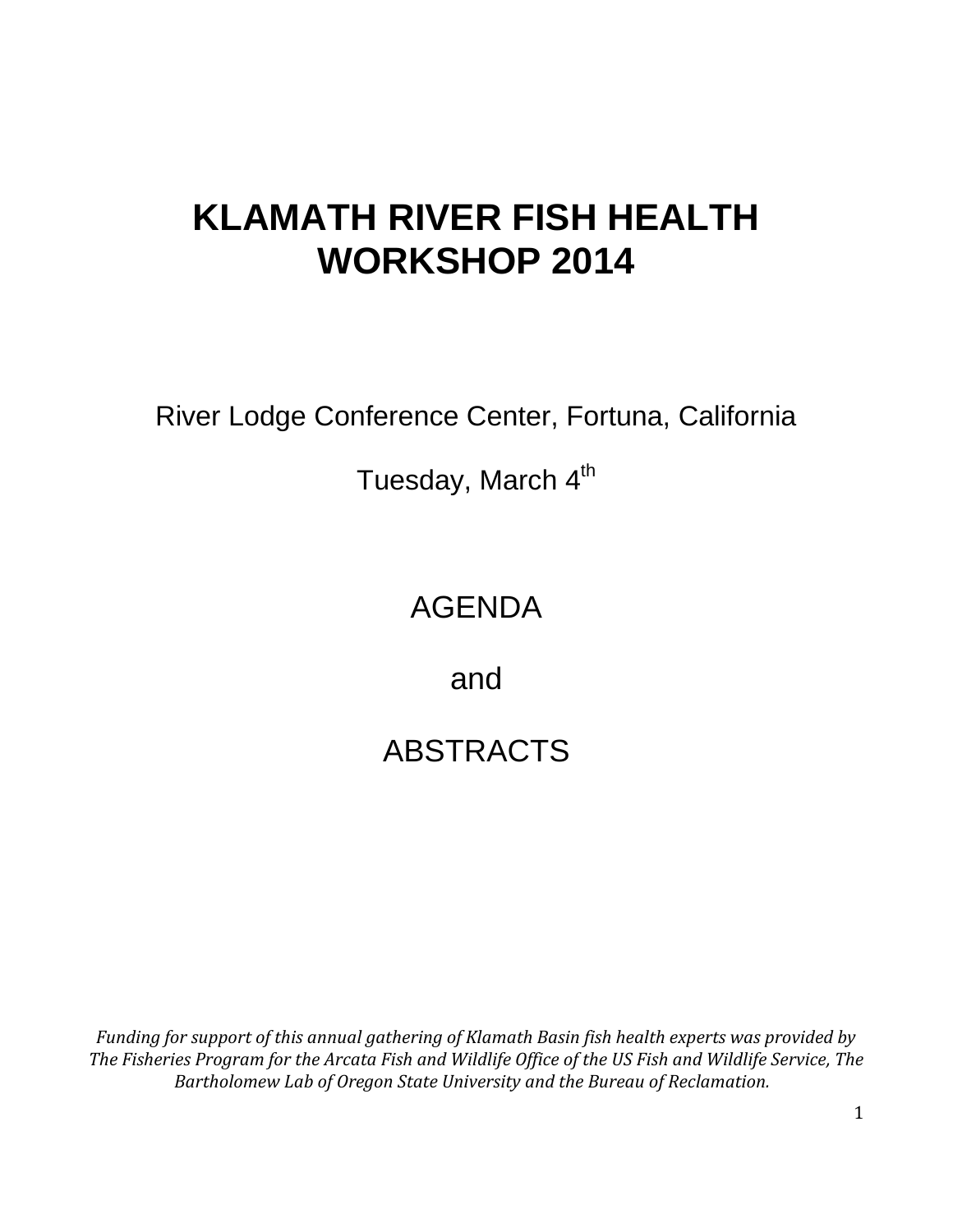#### **AGENDA**

#### **8:30am Welcome**

#### **8:35am – 9:55am** *Ceratomyxa shasta* **Monitoring Studies –Salmonids and River Water**

- 8:35am Klamath River Fish Health Monitoring Program 2013: Infection prevalence in juvenile Chinook salmon from the Klamath River basin. **Anne Bolick**, Kimberly True, and Scott Foott (USFWS)
- 8:55am Sentinel fish studies for *Ceratomyxa shasta* infection in 2013 **Rich Holt**, Ryan Craig, Jerri Bartholomew (OSU)
- 9:15am Abundance of *Ceratomyxa shasta* in river water samples in 2013 **Gerri Buckles** on behalf of OSU, Karuk Tribe, Yurok Tribe
- 9:35am Long-term surveillance of a salmonid parasite by river water sampling and qPCR **Sascha Hallett**, Gerri Buckles, Charlene Hurst, R. Adam Ray, Jerri Bartholomew (OSU)

#### **9:55am – 10:15am BREAK**

#### **10:15am -** *Ceratomyxa shasta* **Monitoring Studies cont. - Polychaetes**

- 10:15am The *Ceratomyxa shasta* Hyper-Infectious Zone of the Klamath River: Year-round abundance and infection prevalence of the polychaete host (*Manayunkia speciosa*) **Michael Belchik**, Joshua Strange (Yurok Tribe)
- 10:35am Monitoring invertebrate hosts for *Ceratomyxa shasta* **Julie Alexander**, Ryan Craig, Gerri Buckles, Jerri Bartholomew (OSU)
- 10:55am Mesocosms: Laboratory cultures of *Manayunkia speciosa* in a closed loop system providing a year round source of *Ceratomxya shasta* myxospores **Ryan Craig**, Julie Alexander, Stephen Atkinson, Gerri Buckles, Jerri Bartholomew (OSU)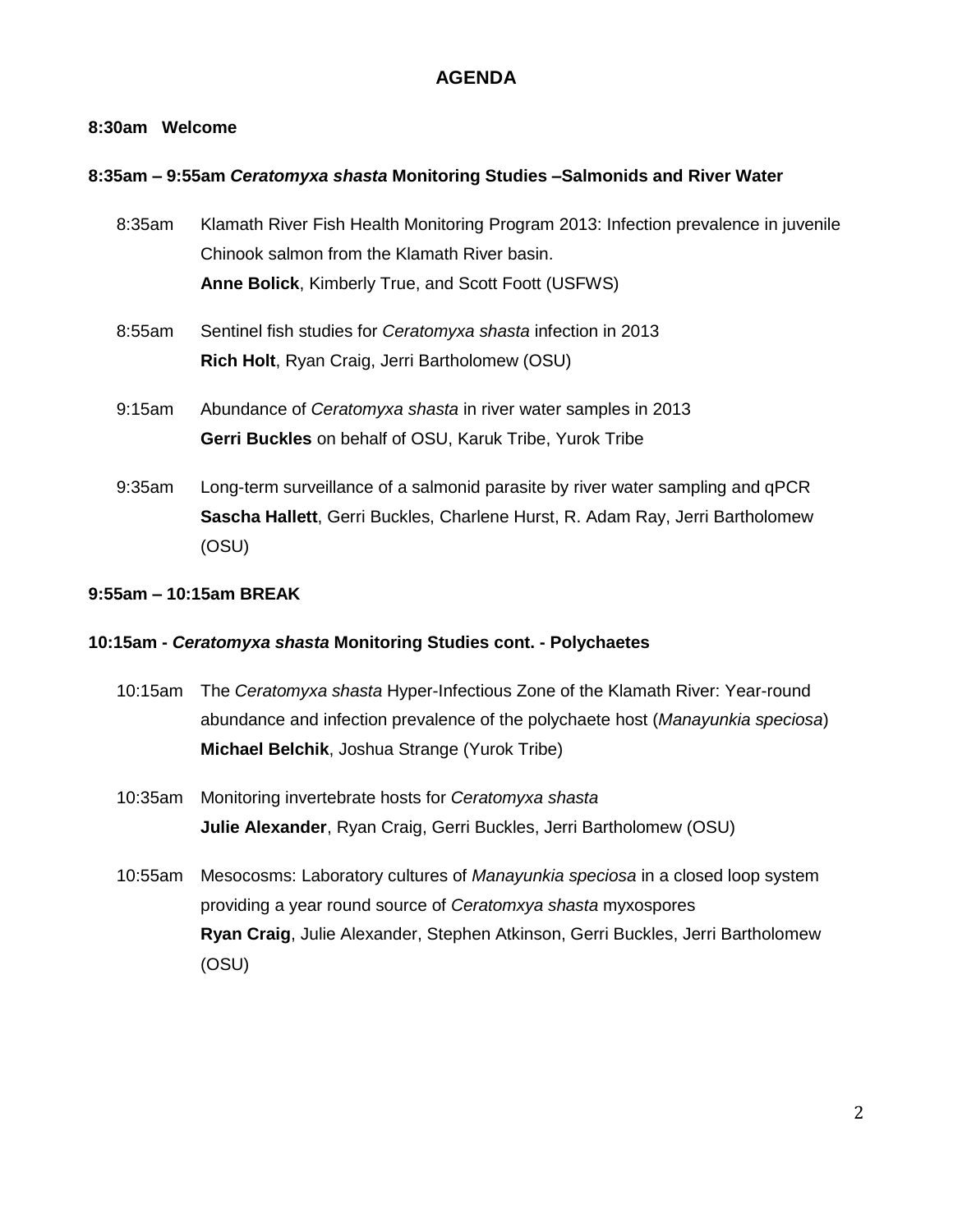#### **11:15am – 11:55pm Modeling Studies**

- 11:15am Two models, one life cycle: different approaches to understanding complex interactions of the *C. shasta* life cycle **Adam Ray**, Jerri Bartholomew (OSU)
- 11:35am Simulating the spatial distribution of mortality of juvenile Chinook salmon infected with *Ceratomyxa shasta* in the Klamath River **Russell Perry** (USGS WFRC), Nicholas Som (USFWS AFWO), Adam Ray (OSU)

#### **12:00 - 1:00pm LUNCH**

#### **1:00pm – 1:45pm Modeling Studies cont.**

1:00pm A very speciosal collaboration: Using 2D hydrodynamic models and hypothesis-driven sampling designs to predict *Manayunkia speciosa* distribution **Katrina Wright** (USFWS AFWO)**, Nicholas Som** (USFWS AFWO)**, Julie Alexander**  (OSU), Nicholas Hetrick (USFWS AFWO), Jerri Bartholomew (OSU)

#### **1:45pm – 2:30pm Discussion of critical research questions**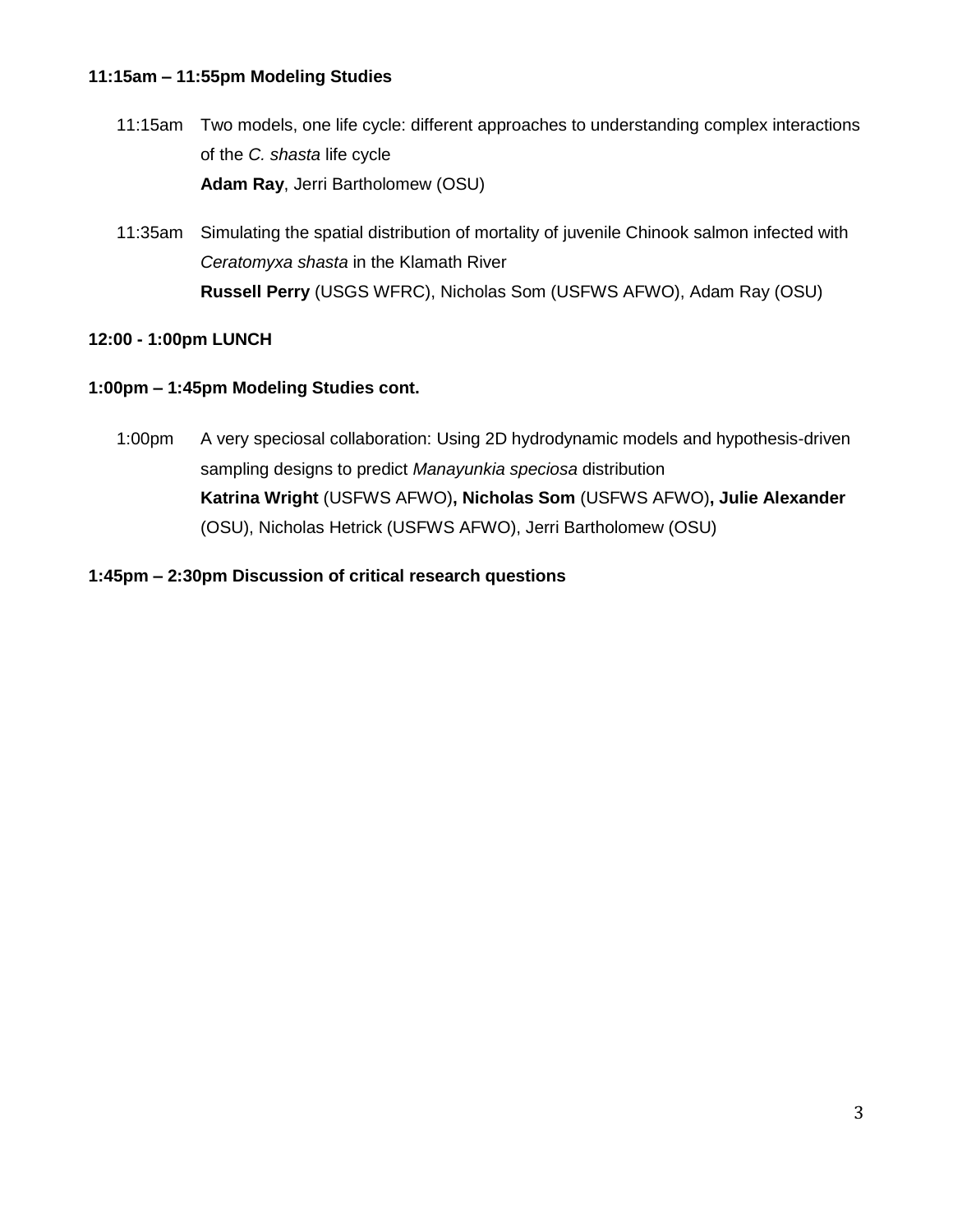## **Klamath River Fish Health Monitoring Program 2013: Infection prevalence in juvenile Chinook salmon from the Klamath River basin.**

**Anne Bolick\*,** Kimberly True, Scott Foott

USFWS, California-Nevada Fish Health Center 24411 Coleman Fish Hatchery Rd. Anderson, CA 96007

Juvenile Klamath River Chinook (*Oncorhynchus tshawytscha*) experience high prevalence of infection with the myxosporean parasites *Ceratomyxa shasta* and *Parvicapsula minibicornis* during the peak outmigration period of May to July. The USFWS California-Nevada Fish Health Center has monitored myxozoan infections in juvenile Chinook in the Klamath basin since 2005, focusing on prevalence of infection (POI) in natural and hatchery-origin Chinook salmon, including an emphasis on coded-wire tagged (CWT) fish with known residency period in the Klamath River. The Fish Health Center utilized quantitative real-time polymerase chain reaction (QPCR) and histology to assess myxozoan POI in juveniles as they migrated from below Iron Gate Dam to the Klamath Estuary, from late March to August 2013.

The seasonal *C. shasta* POI by QPCR in Chinook salmon was 36% overall, however the POI was 46% during the peak outmigration period from May through July. *Parvicapsula minibicornis* POI in Chinook salmon was 76% overall, and 88% for the same outmigration time period. Naturally produced Chinook salmon had a 25% *C. shasta* POI by QPCR and low disease severity based on DNA copy number. The low disease severity result was also seen histologically. Among CWT juvenile Chinook salmon released from Iron Gate Hatchery, *C. shasta* was detected in 46% of fish screened by QPCR. The highest POI for CWT salmon was observed in fish captured after residing in the river 4-5 weeks post hatchery release.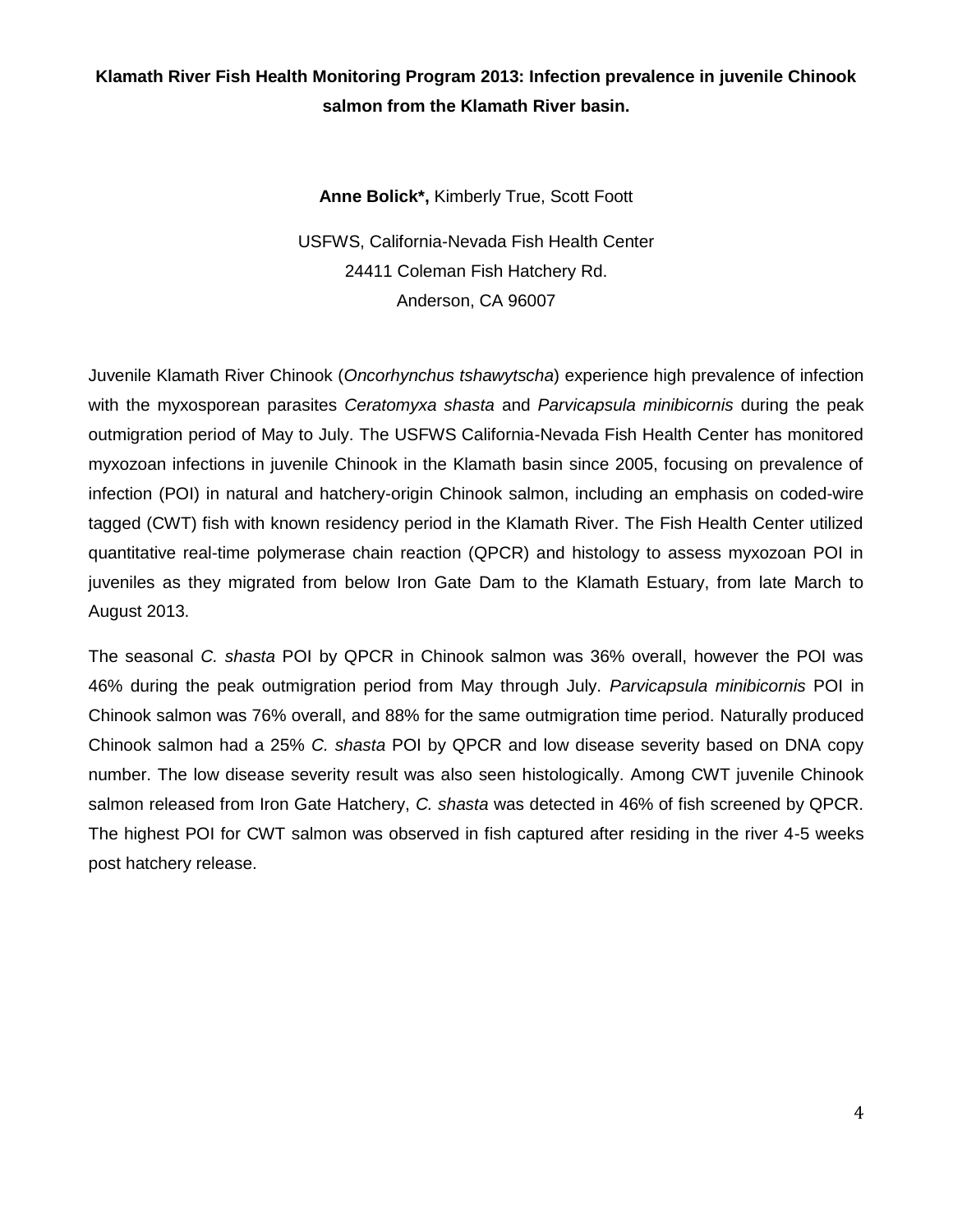#### **Klamath River Sentinel Fish Studies for** *Ceratomyxa shasta* **infection in 2013**

#### **Rich Holt**\* , Ryan Craig, Jerri Bartholomew

Department of Microbiology, Oregon State University, Corvallis, OR 97331

\* email: holtr@onid.orst.edu

The myxozoan parasite *C. shasta* has been implicated as a significant source of mortality for salmonid fishes below Iron Gate Dam. Fish sentinel studies were conducted to develop a multiyear dataset on *C. shasta* infection prevalence in both Klamath River Chinook and coho salmon exposed at selected locations to monitor how changes in flow, water temperature and other variables alter parasite infection rate. In 2013, fish were exposed at selected sites for 3 days in April, May, June, July and September. As in previous years, known *C. shasta*-susceptible rainbow trout stock from Roaring River Hatchery (Oregon Department of Fish and Wildlife) were held at all sites. Klamath River fall Chinook from Iron Gate Hatchery (California Department of Fish and Wildlife) were held at all sites except for one location in the Williamson River. A limited number of coho salmon juveniles from Iron Gate Hatchery were held near Beaver Creek and Seiad Valley in May and June and Tully Creek in July. Also, Trinity River Hatchery Chinook were held near Tully Creek in July.

*Ceratomyxa shasta* infections were detected in susceptible rainbow trout in all months tested and at all sentinel sites including the upper and lower Klamath River. Rainbow trout exposed in the lower Williamson River suffered high losses and succumbed most rapidly from *C. shasta* despite cessation of the release of this hatchery stock in the watershed in 2011. Compared to sentinel results of 2007- 2009, losses of fall Chinook were much lower in 2013 similar to 2010, 2011 and 2012. This is despite the occurrence of slightly higher water temperatures below Iron Gate Dam in the spring of 2013. In April and September, Chinook exposed near Beaver Creek and Seiad Valley suffered no loss from *C. shasta*. At Beaver Creek in May there was 0% loss and 5.2% in June. At Seiad Valley, 9.8% of the Chinook died from *C. shasta* in May and 13% in June. At Orleans, 9.8% of the Chinook died of *C. shasta* in May and 2.5% in June. In July in the Klamath River near Tully Creek, 3% of both the Trinity River Hatchery and Iron Gate Hatchery Chinook died of *C. shasta*. In contrast, coho salmon juveniles exposed near Beaver Creek and Seiad Valley had *C. shasta* loss for May of 25% and 30% and for June, 29% and 45% respectively. In 2013, coho juveniles were more impacted from *C. shasta* than the Chinook. Also, higher infection rates and loss were detected downstream of Beaver Creek near Seiad Valley.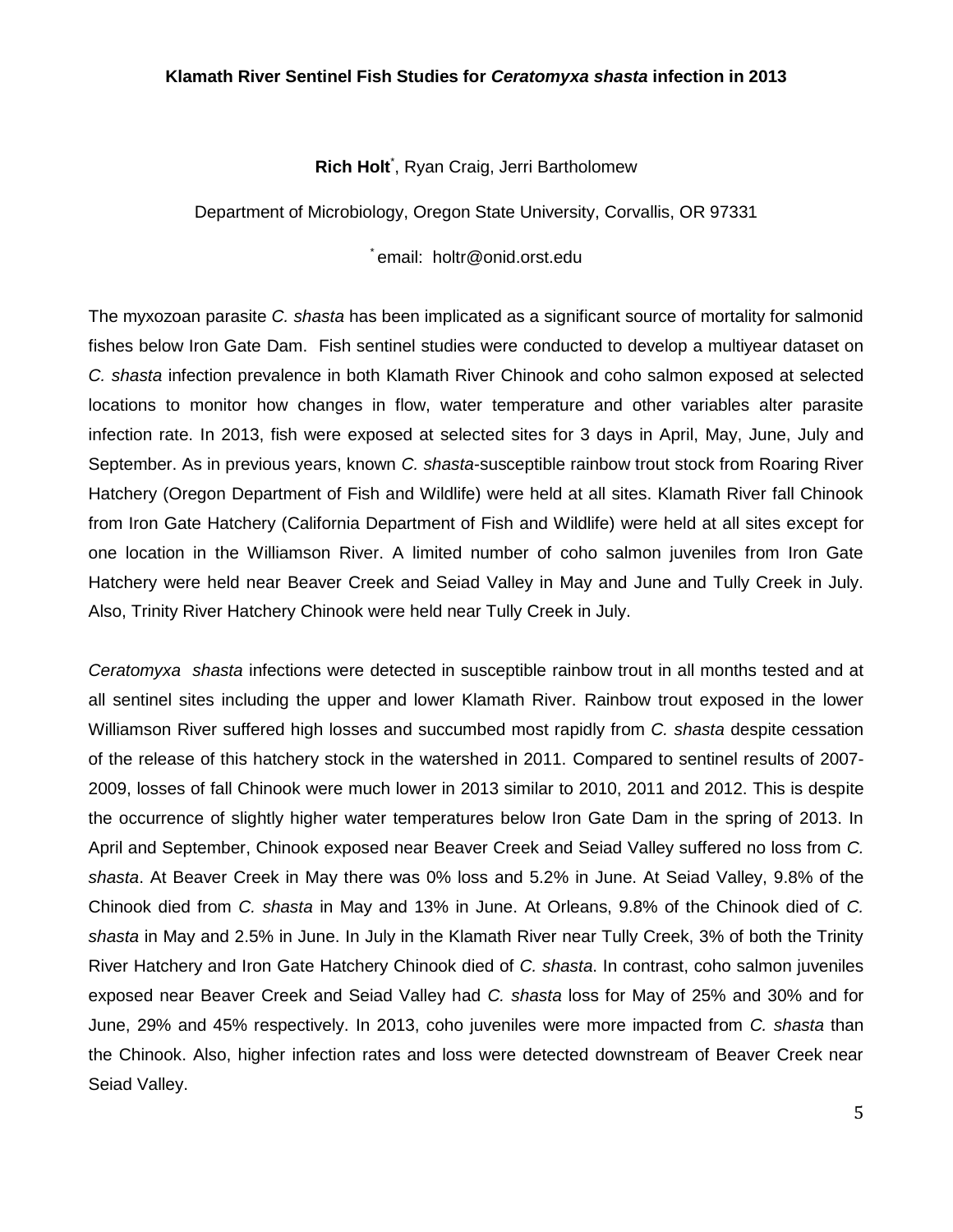#### **Abundance of** *Ceratomyxa shasta* **in Klamath River Water Samples 2013**

Gerri R. Buckles<sup>1\*</sup>, Sascha L. Hallett<sup>1</sup>, R. Adam Ray<sup>2</sup>, Charlene N. Hurst<sup>1</sup>, Richard A. Holt<sup>1</sup>, & Jerri L. Bartholomew<sup>1</sup>

*<sup>1</sup>Department of Microbiology, 220 Nash Hall, Oregon State University, Corvallis, Oregon 97331-3804 <sup>2</sup>Department of Fisheries and Wildlife, 104 Nash Hall, Oregon State University, Corvallis, Oregon 97331-3804*

\*Phone: 541-737-2977. Fax: 541-737-0496 E-mail: gerri.buckles@oregonstate.edu

The myxozoan parasite *Ceratomyxa shasta* is a significant pathogen of juvenile salmonids in the Pacific Northwest of North America and is limiting recovery of Chinook, *Oncorhynchus tshawytscha,* and coho, *O. kisutch,* salmon populations in the Klamath River. We have been conducting a monitoring program for 8-years that comprises concurrent sentinel fish exposures and water sampling across 212 river kilometers of the lower Klamath River below Iron Gate Dam.

Molecular analysis of water samples from the lower Klamath River for 2013 showed higher presence of the *C. shasta* parasite than in 2011 or 2012 (but less than high disease years such as 2008). Additionally the hot zone, previously seen at Beaver Creek KBC, appears to be shifting downstream and is more evident now at the Seiad Valley index site.

A longitudinal study was done in 2012 and 2013 in a region flanking Tully Creek to determine the spatial distribution of the parasite in this reach. In weekly monitoring, Tully Creek has consistently had parasite levels between 5-10sp/L for the last 5 years. The longitudinal data showed persistent presence of parasite above 1 sp/L in an area from the confluence of the Trinity River downstream approx. 35rkms.

Longitudinal studies in the Williamson River occurred in 2009-2013 to monitor changes associated with stocking practices and to establish pre-dam removal data. Levels above 10sp/L were present below Sprague Creek during the stocking of susceptible Rainbow trout in Spring Creek. This practice was stopped in 2011 and longitudinal studies show a drop in parasite density throughout the study area in 2012 and 2013.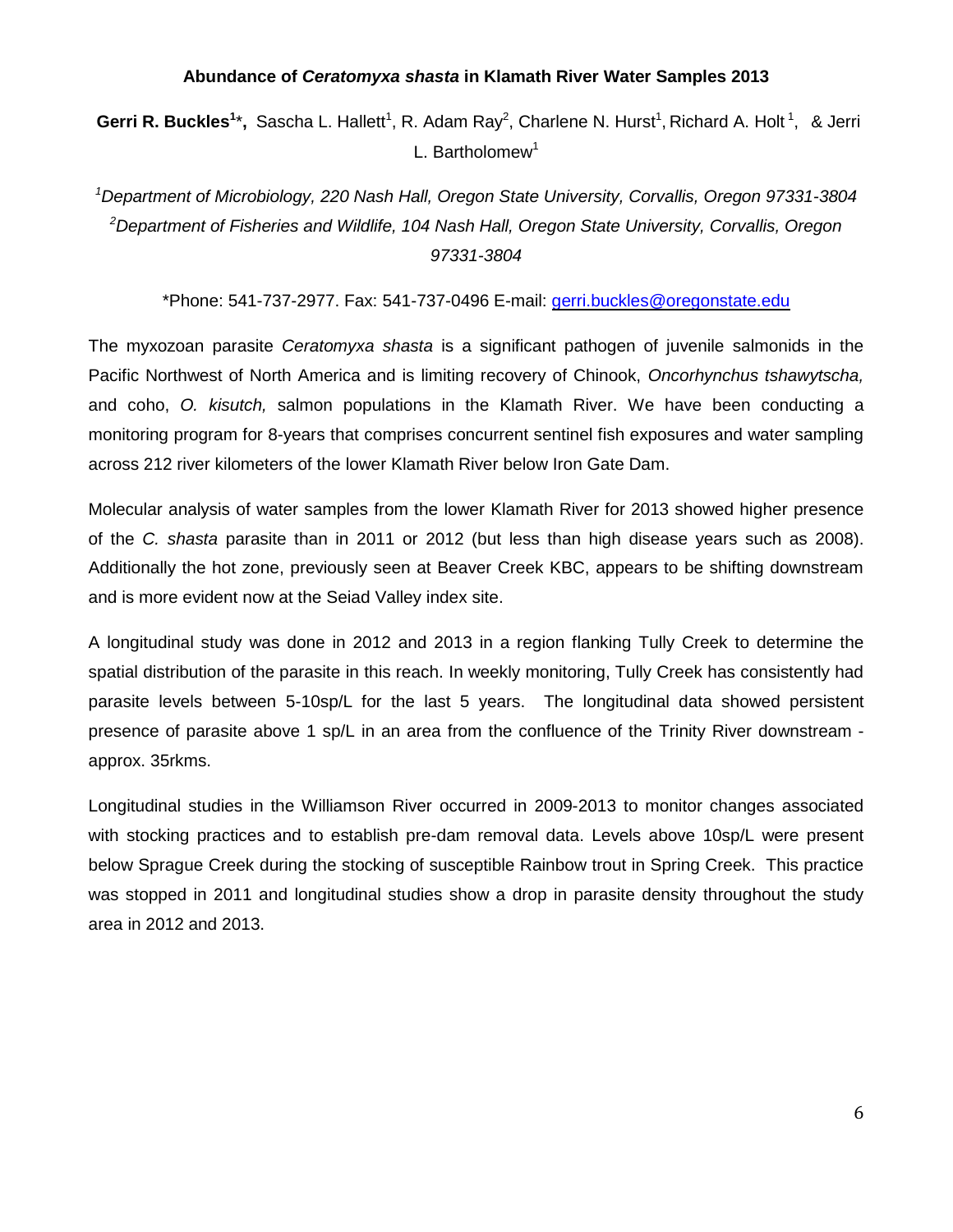#### **Long-term surveillance of a salmonid parasite by river water sampling and qPCR**

**Sascha Hallett\***, Gerri Buckles, Charlene Hurst, R. Adam Ray, Jerri Bartholomew

#### Oregon State University

Monitoring pathogen levels and predicting related mortality in wild fish populations is difficult. A practical alternative to host sampling is the direct measurement of waterborne parasite stages. *Ceratomyxa shasta* (Myxozoa) causes enteronecrosis in juvenile salmon and trout in the Pacific Northwest and is limiting their recovery in the Klamath River. *C. shasta* has two waterborne stages: actinospores released from freshwater polychaete worms and myxospores from salmonid fishes. In response to high prevalence and severity of *C. shasta* infection in Klamath River salmonids, we developed a parasite monitoring program that included detection of parasite DNA by qPCR of river water samples. We established 5 index sites in the mainstem and 4 sites in tributaries. Weekly, automatic samplers collected and pooled 1L of river water every 2h for 24h. Replicate 1L samples from the pool were filtered and DNA extracted. *C. shasta* was quantified using a TaqMan qPCR which targeted the ssrRNA gene. ITS-1 genotypes were determined using a SYTO9 qPCR and sequencing. We assayed >5000 samples over 7 years. We genotyped a subset of 278 samples, which comprised weekly samples for 1 index site from 2006-2011, and all samples available for the other 4 index sites in 2 years of high total parasite density. We identified spatial and temporal patterns of parasite density and genetic diversity across high-impact and low-impact years. *C. shasta* was detected at all mainstem sites, but levels differed among sites. Levels were low in the tributaries. Typically, parasite density increased in early spring (when salmonids were migrating) and peaked in late spring/early summer. Levels then decreased, but increased again to a lower second peak in late summer/early autumn. Parasite genotypes varied among sites and years. We are now exploring relationships among parasite occurrence, invertebrate and vertebrate host life histories, and water temperature and flow. These data influence management practices and inform epidemiological models and risk assessments.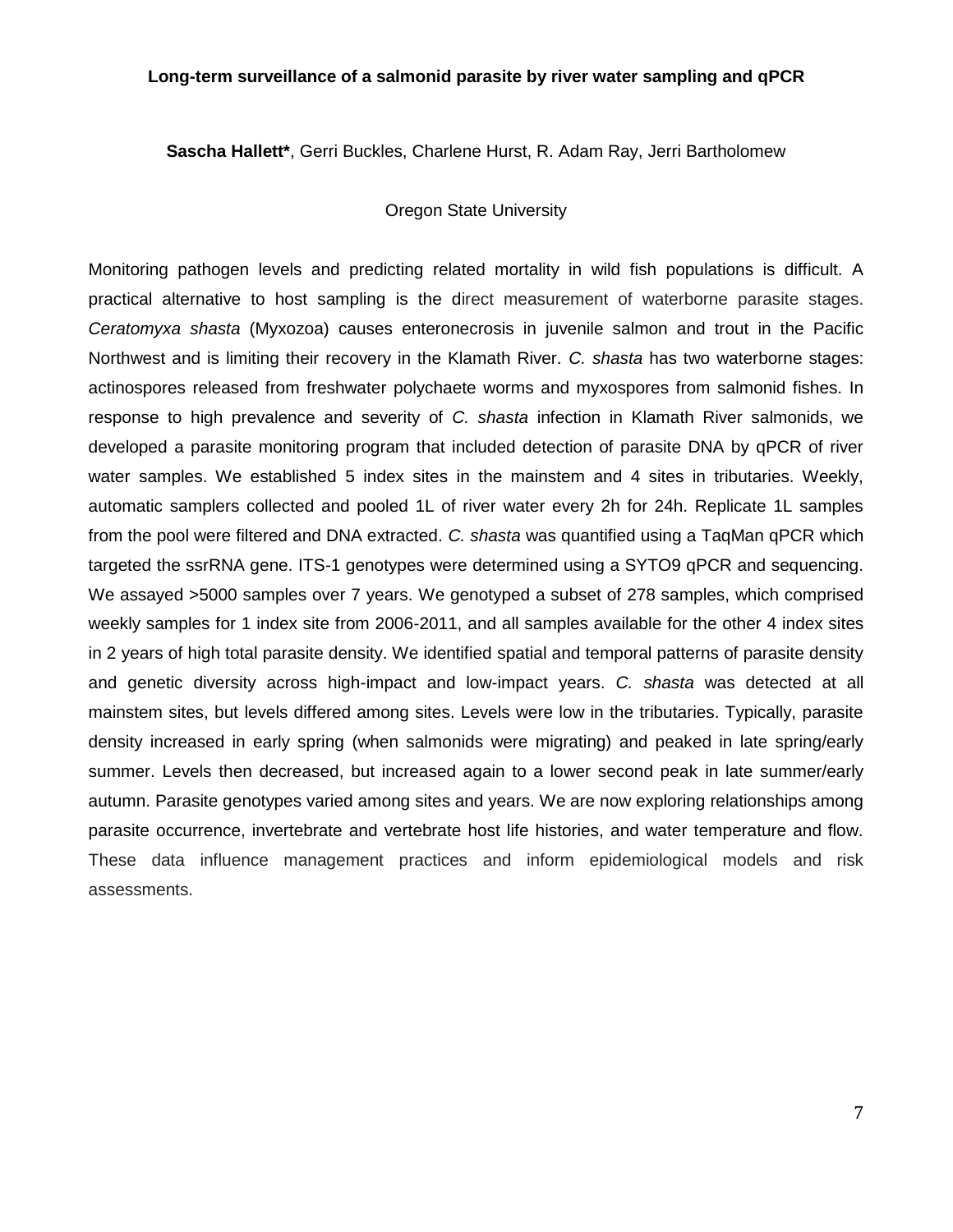## **The** *Ceratomyxa shasta* **Hyper-Infectious Zone of the Klamath River: Year-round Abundance and infection prevalence of the polychaete host (***Manayunkia speciosa***)**

**Michael Belchik**, Joshua Strange

Yurok Tribe

Within the Klamath River, two myxozoan parasites, *Ceratomyxa shasta* and *Parvicapsula minibicornis*, cause substantial mortality of juvenile salmonids annually (Nichols and Foott 2006). Both of these parasites rely on the freshwater polychaete worm, *Manayunkia speciosa*, as their definitive host (Bartholomew et al. 1997) with salmonid fishes as the alternate host (Bartholomew et al. 1989) and host-specific infectious spores as the vector. The infection prevalence of polychaetes in the highest infectious zone is a fundamental piece of information for determining disease reduction strategies and accurate modeling disease dynamics, but before this study, only limited information regarding the year-round infectivity of these polychaete worms had been collected. This study presents the results of the first year-round survey of the infectivity of these polychaete worms. Polychaete worms were collected with a new modified dredge technique and sorted and analyzed via QPCR by Oregon State University's Pathology Laboratory. Infection prevalence ranged from zero to 25% at the two sites, with the highest infection rate occurring at the Deliverance site in December 2012. Assay inhibition issues affected some of the results.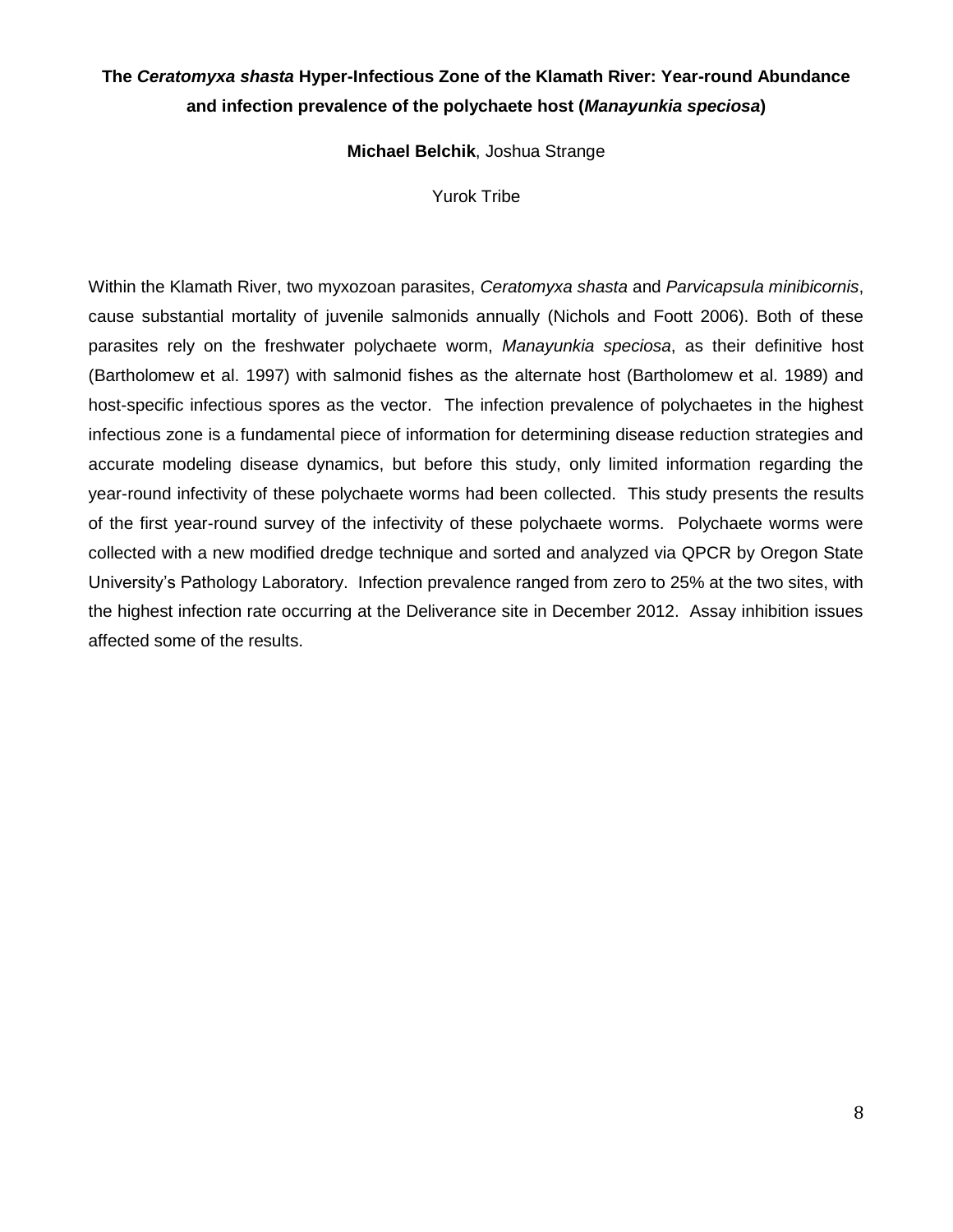#### **Monitoring invertebrate hosts for** *Ceratomyxa shasta***: 2013**

Julie Alexander<sup>1</sup>, Ryan Craig<sup>2</sup>, Gerri Buckles<sup>1</sup>, Jerri Bartholomew<sup>1,2</sup>

<sup>1</sup> Microbiology Department, Oregon State University, Corvallis, OR 97330

<sup>2</sup> J.L. Fryer Salmon Disease Laboratory, Oregon State University, Corvallis, OR 97330

Phases of the *C. shasta* life cycle that involve the invertebrate host, *Manayunkia speciosa*, are poorly understood. We monitored *M. speciosa* populations at 7 sites on the Klamath River during winter, spring, summer, and fall in 2013. Sites are located throughout the Klamath River basin; up and downstream from dams, and within and outside the 'infectious zone.' We present data on density and size structure of populations and results of molecular assays for the prevalence of *C. shasta* infection. Polychaete densities were highly variable among months and sites, ranging from  $\leq 10$ m<sup>-2</sup> to  $>100,000$ m<sup>-2</sup>, however, we observed the highest densities of M. speciosa in the J.C. Boyle bypass reach. Median polychaete size was largest in spring and progeny were most abundant in summer at all but one site where we did not detect differences among months. Prevalence of infection also varied among months (0-2.7%) and sites (detected at 4 sites) and we detected infected polychaetes most frequently from the site near Seiad Valley. This is a contrast to other years when infected polychaetes were more frequently detected from sites located farther upstream. We discuss the results from 2013 monitoring efforts in the context of our long-term data on Klamath River *M. speciosa* collected from 2006 on.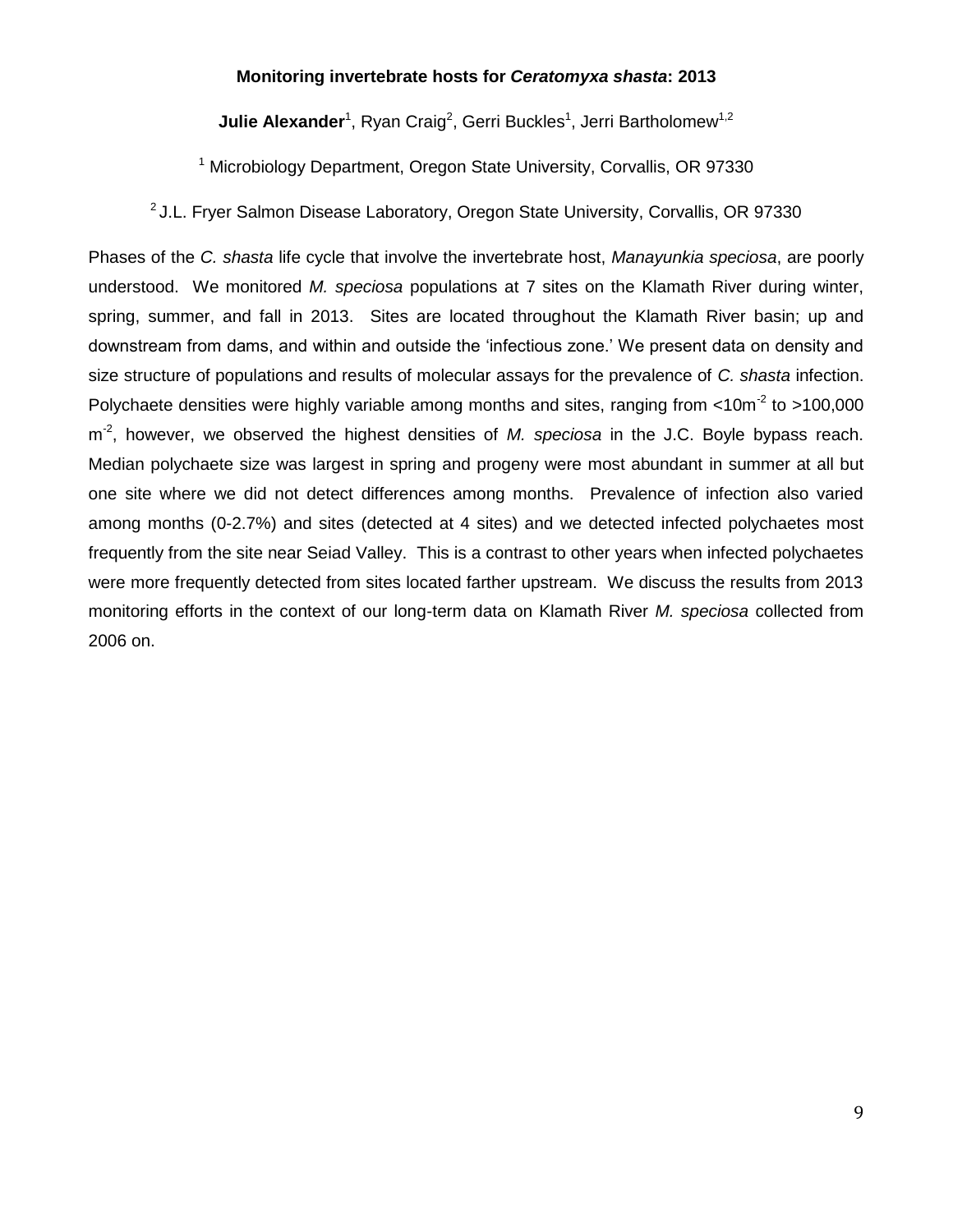## **Mesocosms: Laboratory cultures of** *Manayunkia speciosa* **in a closed loop system providing a year round source of** *Ceratomxya shasta* **myxospores**

Ryan Craig<sup>1</sup>, Julie Alexander<sup>2</sup>, Stephen Atkinson<sup>2</sup>, Gerri Buckles<sup>2</sup>, Jerri Bartholomew<sup>1,2</sup>

<sup>1</sup> J.L. Fryer Salmon Disease Laboratory, Oregon State University, Corvallis, OR 97330

<sup>2</sup> Microbiology Department, Oregon State University, Corvallis, OR 97330

While field based sentinel exposures have provided us with the opportunity to study the presence and effects of *Ceratomyxa shasta* on salmonids, manipulating and controlling variables is difficult during field exposures. We have established a system for maintaining the *C. shasta* year round in *Manayunkia speciosa* (polychaete host) cultures. We use a two tank closed loop system consisting of an upper tank housing polychaetes and a lower tank housing goldfish. The tanks containing polychaetes are fed with a constant flow of water from the fish tank below. The purpose of fish tank below is biological breakdown of ammonia and a supply of micronutrients and filter food for the polychaetes above. The water drains back to the fish tank on outflow to make a closed loop flowthrough system. With exception of the control tanks (n=2), *C. shasta* myxospores belonging to genotypes: I (Chinook), IIR (Rainbow Trout), IIC (Coho), or III (Rainbow Trout) are added to polychaete tanks every three weeks (as available). In order to ensure sufficient abundance of polychaetes, the control cultures are restocked 3-4 times a year with field collected polychaetes. The control tanks are used to stock the other tanks with parasite-free worms once parasite DNA levels drop. We have exposed salmonids to our closed loop system water and have successfully infected Chinook, Coho, and Rainbow trout with *C. shasta.* These exposures i) provide us with myxospores that can in turn be used to re-infect the polychaetes in their respective mesocosms, and ii) a source of actinospores and infected *M. speciosa* for other research. As our methods improve, we plan to begin laboratory manipulations of the polychaete cultures to learn more about the life history of *M. speciosa.*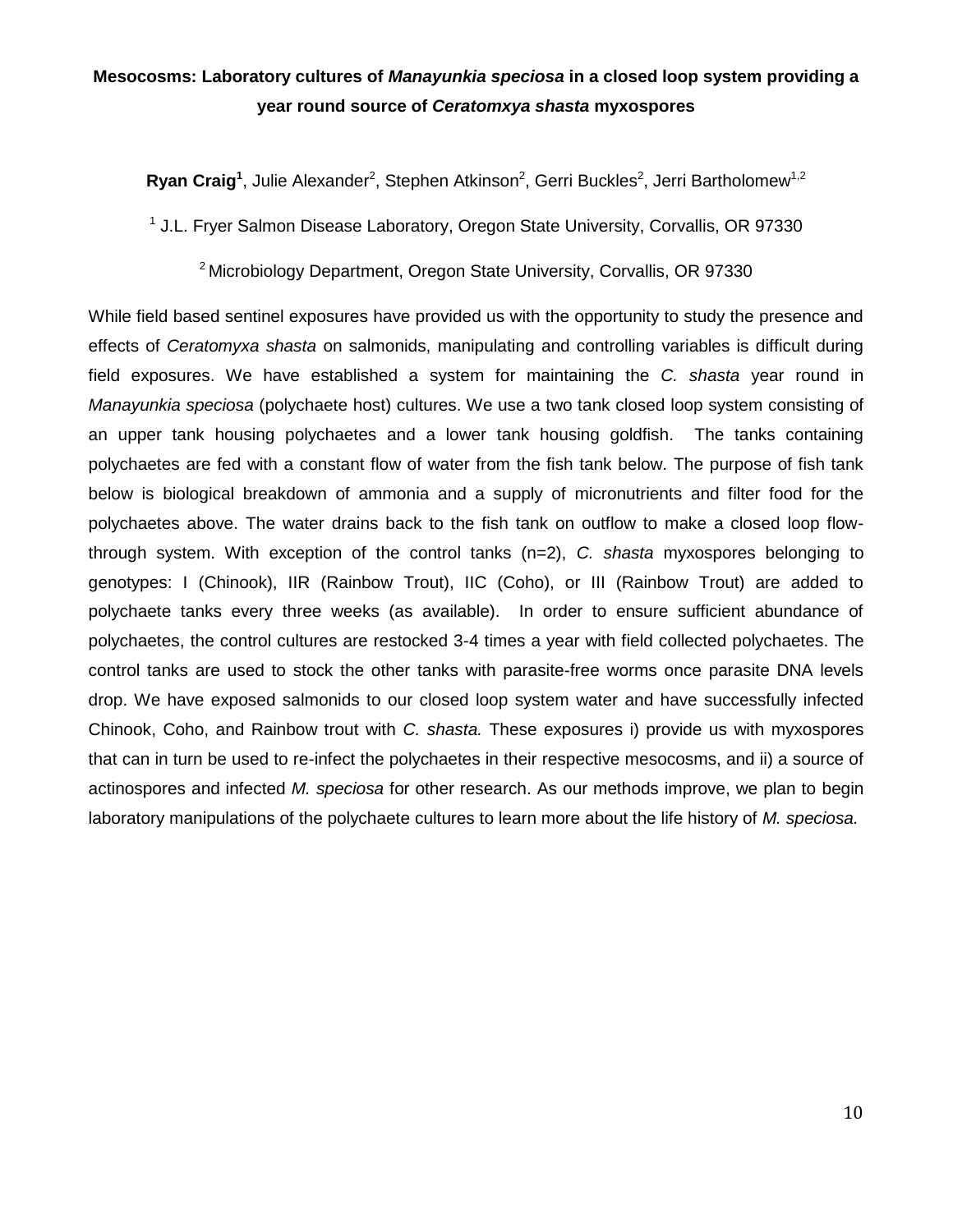## **Two models, one life cycle: Different approaches to understanding complex interactions of the**  *C. shasta* **life cycle**

#### **R. Adam Ray**, Jerri L. Bartholomew

#### Department of Microbiology, Oregon State University

Abiotic factors influence the complex life cycle of *Ceratonoma* (syn *Ceratomyxa*) *shasta*. In the Klamath River the parasite has been linked to decreasing number of retuning adult salmon and can cause high mortality in out-migrating juvenile salmon. We developed two different models to i) predict the effects of *C. shasta* on salmon populations and ii) identify potential management actions to reduce these effects. The first, a mixture cure (statistical) model, is used to predict the effects of abiotic factors (e.g. water temperature, discharge) and *C. shasta* concentration on juvenile Chinook and coho populations. The output values estimates can be incorporated into other salmon population models to refine escapement and harvest quotas and improve salmon management. The second, an epidemiological (mathematical) model is used to understand the interactions between the salmon and polychaete hosts and *C. shasta*. This model "describes" the parasite life cycle as a series of differential equations that are then solved for the basic reproductive number  $(R_0)$ . The basic reproductive number has an inherent threshold value of 1, below which the disease will unable to persist within a population and can be used to assess control measures. We then conducted a sensitivity analyses to evaluate the effectiveness of potential management actions, by altering values of different parameters and observing how  $R_0$  values respond to those changes. Although different in their approach and development, each model provides real world applications for management of the salmon populations in the Klamath River.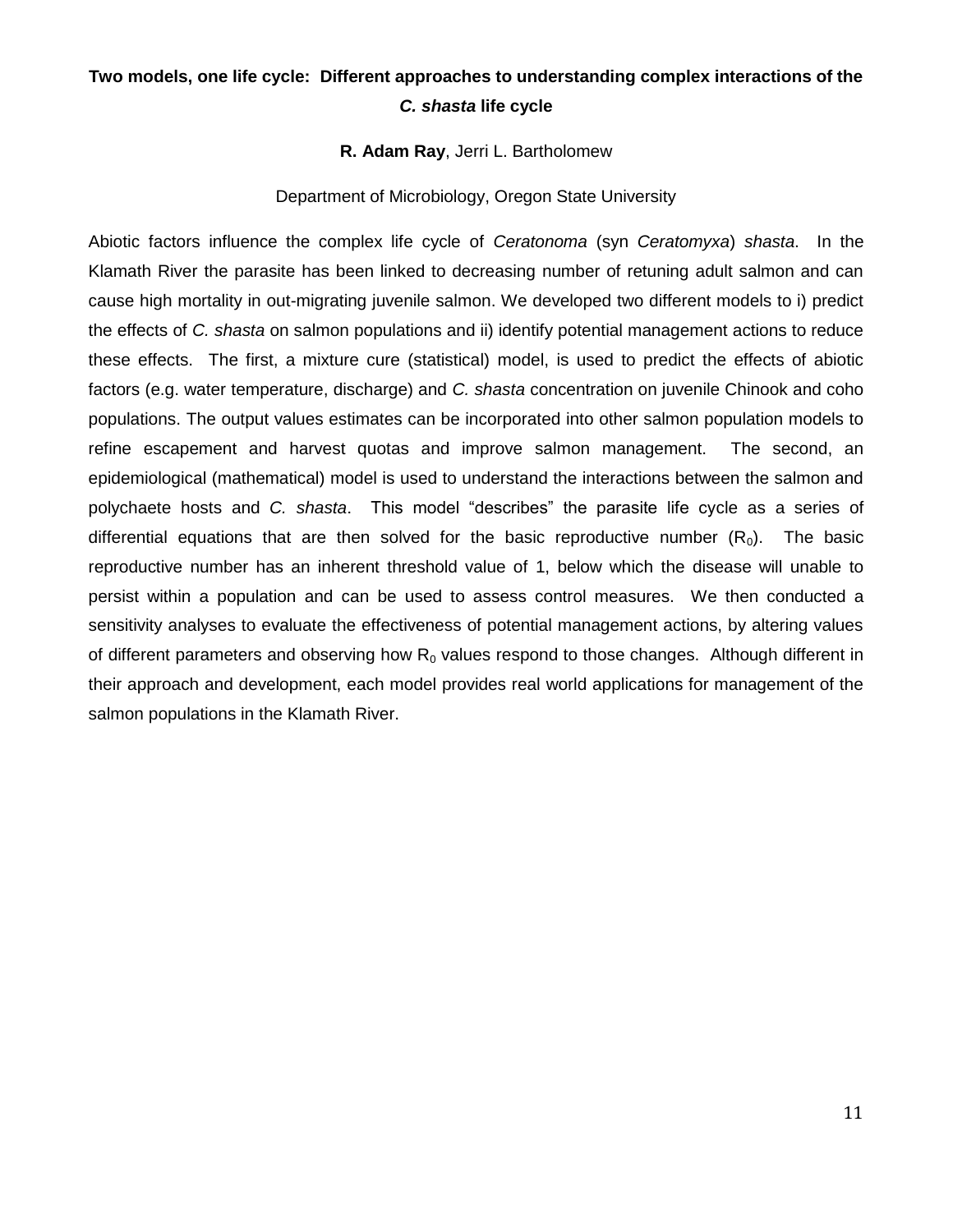## **Simulating the spatial distribution of mortality of juvenile Chinook salmon infected with**  *Ceratomyxa shasta* **in the Klamath River**

**Russell W. Perry<sup>1</sup>, Nicholas A. Som<sup>2</sup>, Robert A. Ray<sup>3</sup>** 

<sup>1</sup> U.S. Geological Survey, Western Fisheries Research Center

 $2$  U.S. Fish and Wildlife Service, Arcata Fish and Wildlife Office

<sup>3</sup> Department of Microbiology, Oregon State University

Juvenile fall Chinook salmon, *Oncorhynchsu tshawytscha*, in the Klamath River become infected with the myxozoan parasite *Ceratomyxa shasta* when the polychaete worm *Manayunkia speciosa* releases actinospores into the water column. *C. shasta* is thought to cause high mortality rates in juvenile salmon in some years, but the population-level effect of this parasite is poorly understood. Over the past two years, Oregon State University, the US Fish and Wildlife Service, and the US Geological Survey have collaborated on a model for the disease dynamics of *C. shasta*. Specifically, diseaserelated mortality of juvenile Chinook salmon is modeled as a function of three processes: 1) *C. shasta* spore densities in the water column, 2) infection rates of juvenile salmon with *C. shasta*, and 3) mortality rates of infected juvenile salmon. This disease sub-model is being incorporated into a population model of juvenile salmon, the Stream Salmonid Simulator  $(S^3)$ , which simulates growth, movement, and mortality of salmon from spawning through the juvenile life stages.

Here, we illustrate how casting disease dynamics in the context of a salmon population model can provide insights about the disease ecology of juvenile Chinook salmon. For example, spore density inferred from qPCR analysis of water samples is assumed be composed largely of actinospores during the juvenile salmon outmigration. However, it has been recognized that myxospores produced by juvenile salmon that die from ceratomyxosis might also contribute to these water samples. Understanding where and when water samples might comprise a mixture of actinospores and myxospores requires knowledge of where fish infected with *C. shasta* ultimately die from this parasite. The spatial distribution of *C. shasta*-induced mortality will depend on 1) where fish become infected, 2) the time between infection and mortality, and 3) movement rates of juvenile salmon. We used  $S<sup>3</sup>$  for the Klamath River to simulate how these complex processes interact to affect the spatial distribution of mortality caused by C. shasta. This application shows how  $S<sup>3</sup>$  can be an important tool to help to understand aspects of *C. shasta* dynamics that would be difficult or impossible to measure empirically.